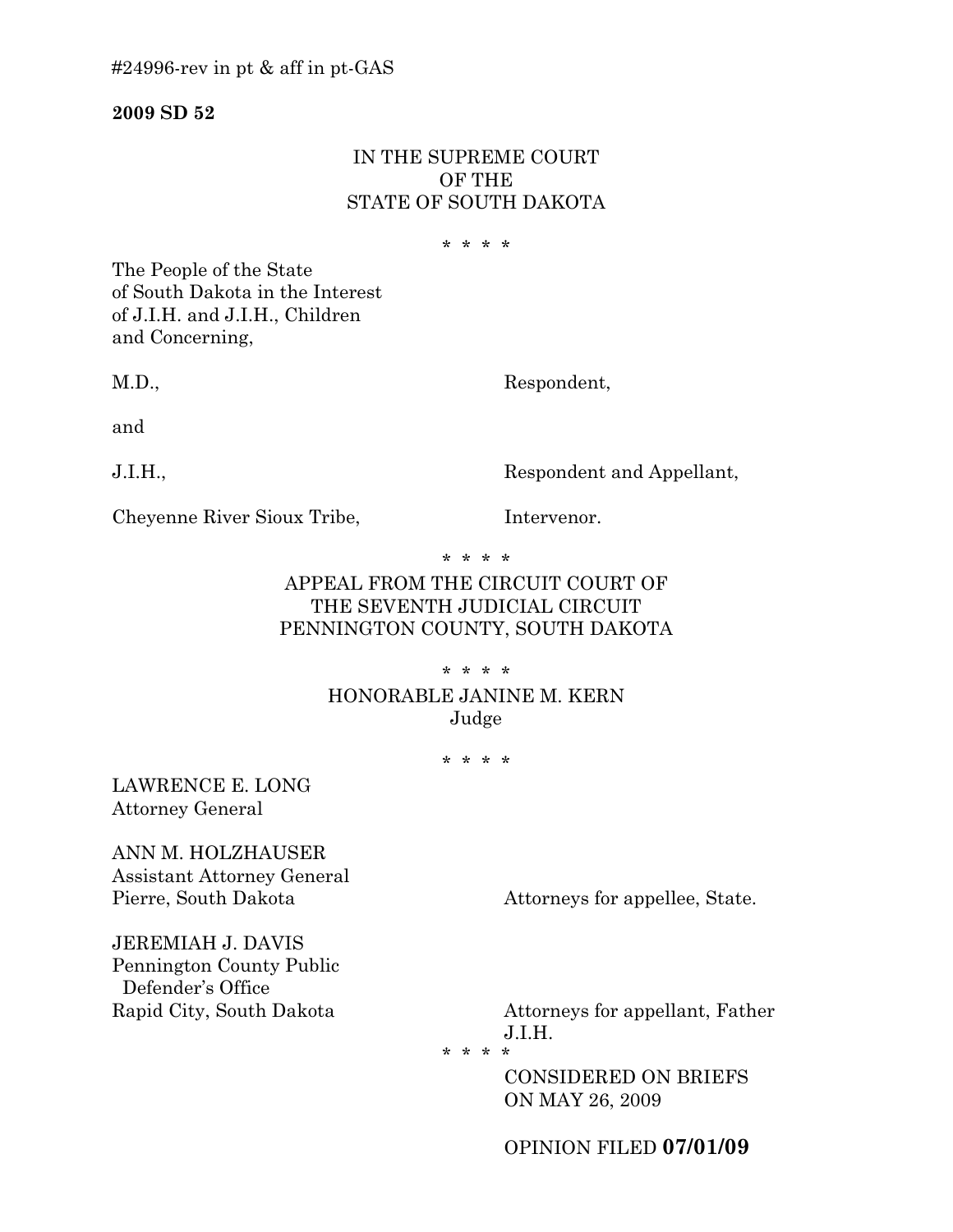$\overline{a}$ 

SEVERSON, Justice.

[¶1.] The trial court terminated Father's parental rights to his two children. He appeals. We reverse in part and affirm in part.

### **FACTS**

[¶2.] This appeal concerns the termination of only Father's parental rights. Mother and Father are Cheyenne River Sioux Tribe (CRST) members, and have two children together. The children are eligible for enrollment in the tribe.

[¶3.] On September 29, 2007, Son and Daughter, then ages fourteen months and thirty-two months, respectively, were removed from Mother's care after law enforcement officers responded to the home. Mother was intoxicated and the children were filthy. The home was also filthy and drug paraphernalia was present. Mother was arrested on several charges, and the children were placed in protective custody with the Department of Social Services (DSS). Father was incarcerated at the time. He was serving consecutive sentences for simple assault/domestic violence and escape, and was scheduled for release in December 2008. He remained incarcerated throughout the duration of the trial court proceedings.

[¶4.] DSS was granted temporary custody of the children on October 1, 2007, and a petition alleging the children were abused and neglected was filed on October 5, 2007.<sup>[1](#page-1-0)</sup> Mother later admitted to the petition, while Father denied it.

<span id="page-1-0"></span><sup>1.</sup> Notice of the petition as well as additional notices throughout the proceedings were sent to the CRST. The tribe made an oral motion to intervene on October 30, 2007. However, as of May 6, 2008, the date of the final dispositional hearing, no motion to transfer the case to tribal court had been filed.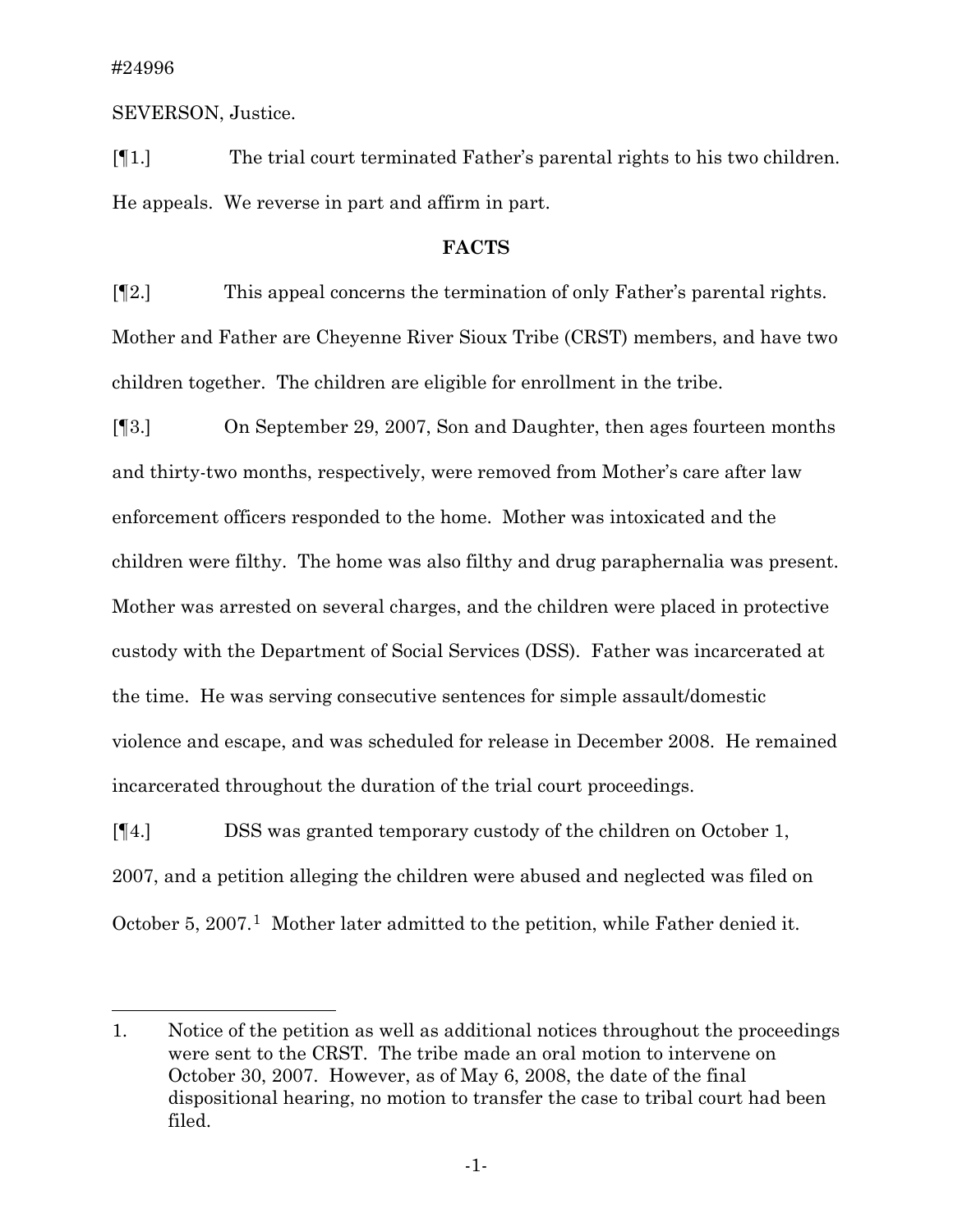The children were initially placed in foster care. In mid-October 2007, they were placed with their maternal grandmother (Grandmother), and remained in her care until February 8, 2008, at which time Grandmother requested the children be removed because she was "overwhelmed." Grandmother was a registered nurse who worked nights, and, at the time, had two other grandchildren, as well as her youngest daughter who was pregnant, in her home. Son and Daughter were removed and remained in foster care for the balance of the proceedings.

[¶5.] An adjudicatory hearing concerning Father was held on January 16, 2008. Father admitted he was incarcerated at the time the children were taken into protective custody, thereby leaving the children without his care and supervision. The trial court adjudicated the children neglected pursuant to SDCL 26-8A-2 due to the actions and/or omissions of Father.

[¶6.] The final dispositional hearing was held on May 6, 2008. Only two witnesses testified: Sarah Trimble, the DSS family services specialist assigned to this family; and Luke Yellow Robe, who testified on behalf of the State as the Indian Child Welfare Act (ICWA) expert.

[¶7.] Trimble explained that at the inception of this case, the main safety concern with regard to Father was his inability to care for the children due to his incarceration. Trimble first met with Father in December 2007, but did not begin taking the children to visit Father in jail until February 2008 because until then they were placed with Grandmother. Trimble indicated that at the first visit the children did not know Father, and interaction between the children and Father was "very reserved." Overtime, however, the interaction increased from the children

-2-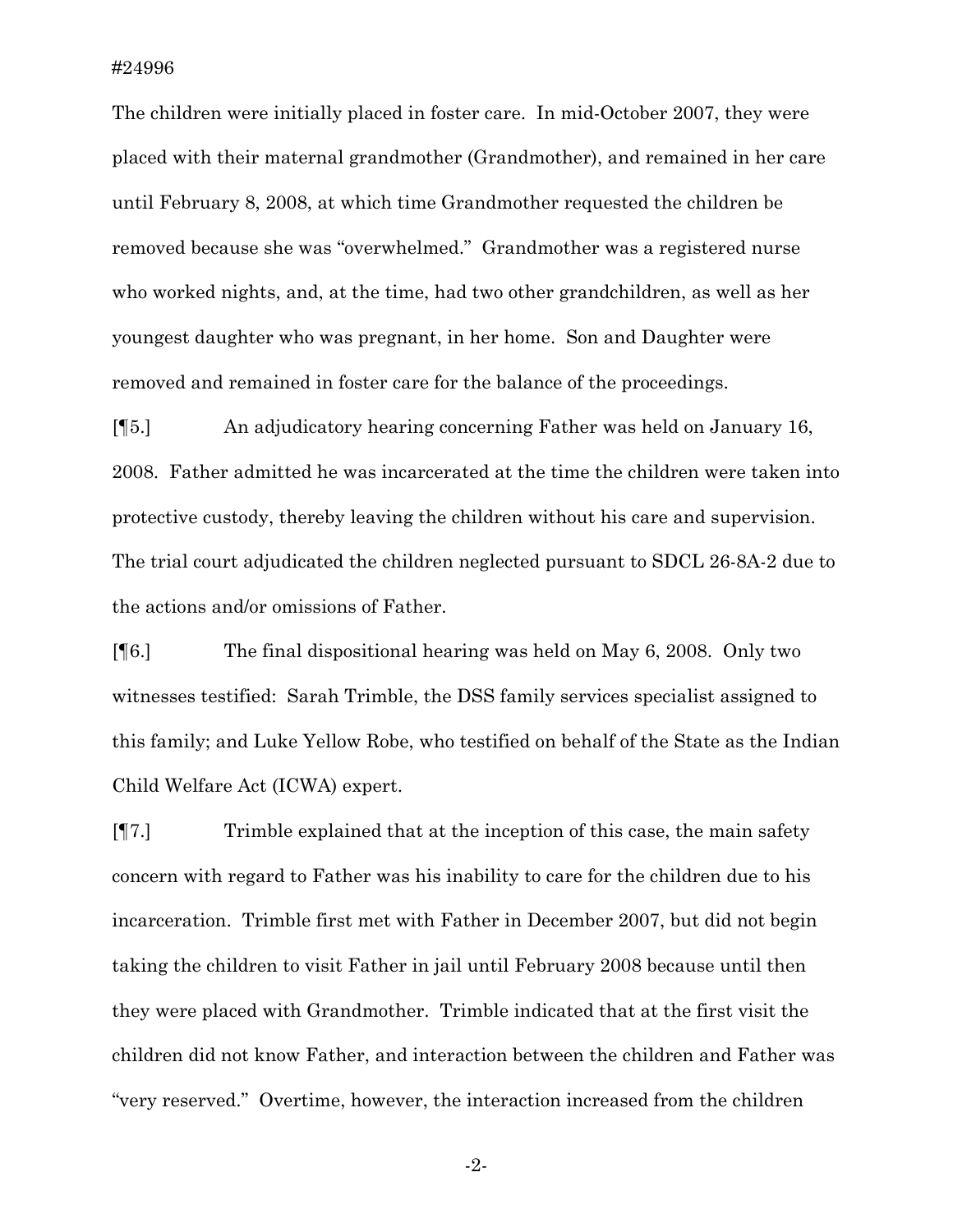playing by themselves with Father watching to Father actually playing and engaging with the children. Trimble testified that Father's interactions with the children were always appropriate during the visits.

[¶8.] Trimble testified that due to Father's incarceration, the services she could offer Father were limited. Moreover, the services that could be provided in the county jail were more limited than the services provided in the state penitentiary. In addition to arranging visitation, Trimble assisted Father with case planning and relative searches to facilitate a family placement. Father did not receive any sort of parenting instruction from DSS until March 17, 2008. Because Father was not going to be released from jail until December 2008 and several issues would need to be dealt with thereafter, Trimble testified it could possibly be an additional year or two before Father could be available to parent the children.

[¶9.] Trimble testified that Grandmother had reconsidered and showed interest in being a long-term placement for the children. Grandmother's sister in Washington also expressed interest as a placement option for the children. In addition, Grandmother's home study to be a foster care provider had been approved, and her final requirement to be a licensed foster care provider was completion of Pride classes.

[¶10.] Ultimately, Trimble recommended Father's parental rights be terminated, in an effort to provide permanency and stability in the children's lives. She testified that, in her opinion, "adoption with a relative would probably be [the children's] best opportunity to lead a normal, healthy life."

-3-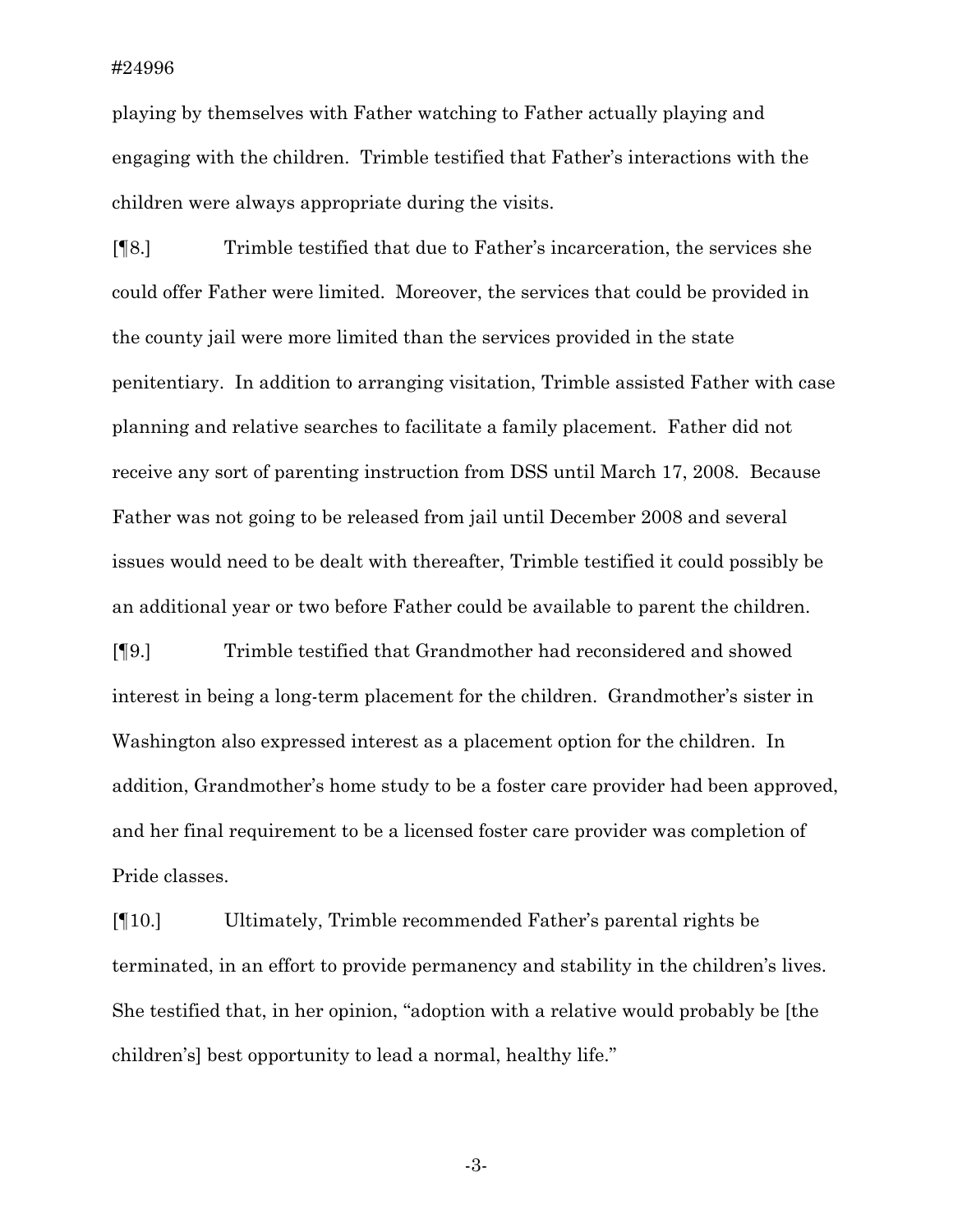[¶11.] Yellow Robe, a member of the Sicagu Lakota Rosebud Sioux Tribe, also testified. He testified as the ICWA expert on behalf of the State. Yellow Robe is a private consultant who previously served for twelve years as the Cultural Relations Director for the Children's Home Society. Prior to that, he served as a law enforcement officer for eleven years. For nine of those years, he was a school liaison officer for a school with a student body composed of more than fifty percent Indians.

[¶12.] Yellow Robe testified to his knowledge of the CRST, including an explanation of the similarities and differences between the Rosebud Sioux Tribe and the CRST. He testified that the child-rearing practices between the two tribes were similar in nature. He further explained some of the resources available to parents on the CRST reservation.

[¶13.] Yellow Robe explained his familiarity with ICWA and identified its purpose and various requirements. He had previously been qualified to testify as an ICWA expert in 50 to 60 cases. When questioned by Father's counsel to specify the placement hierarchy for Indian children, Yellow Robe indicated that immediate family members were first priority, but admitted that he could not articulate the specific hierarchy set forth in the Act. With regard to counsel's question concerning the State's standard of proof under ICWA, Yellow Robe noted that the State was required to show that all efforts have been exhausted on behalf of the Indian family, but stated he was unable to quote specific language from the Act. Based on this testimony, counsel for Father and counsel for the children objected to Yellow Robe testifying as an ICWA expert. The trial court overruled the objection and allowed him to provide expert testimony.

-4-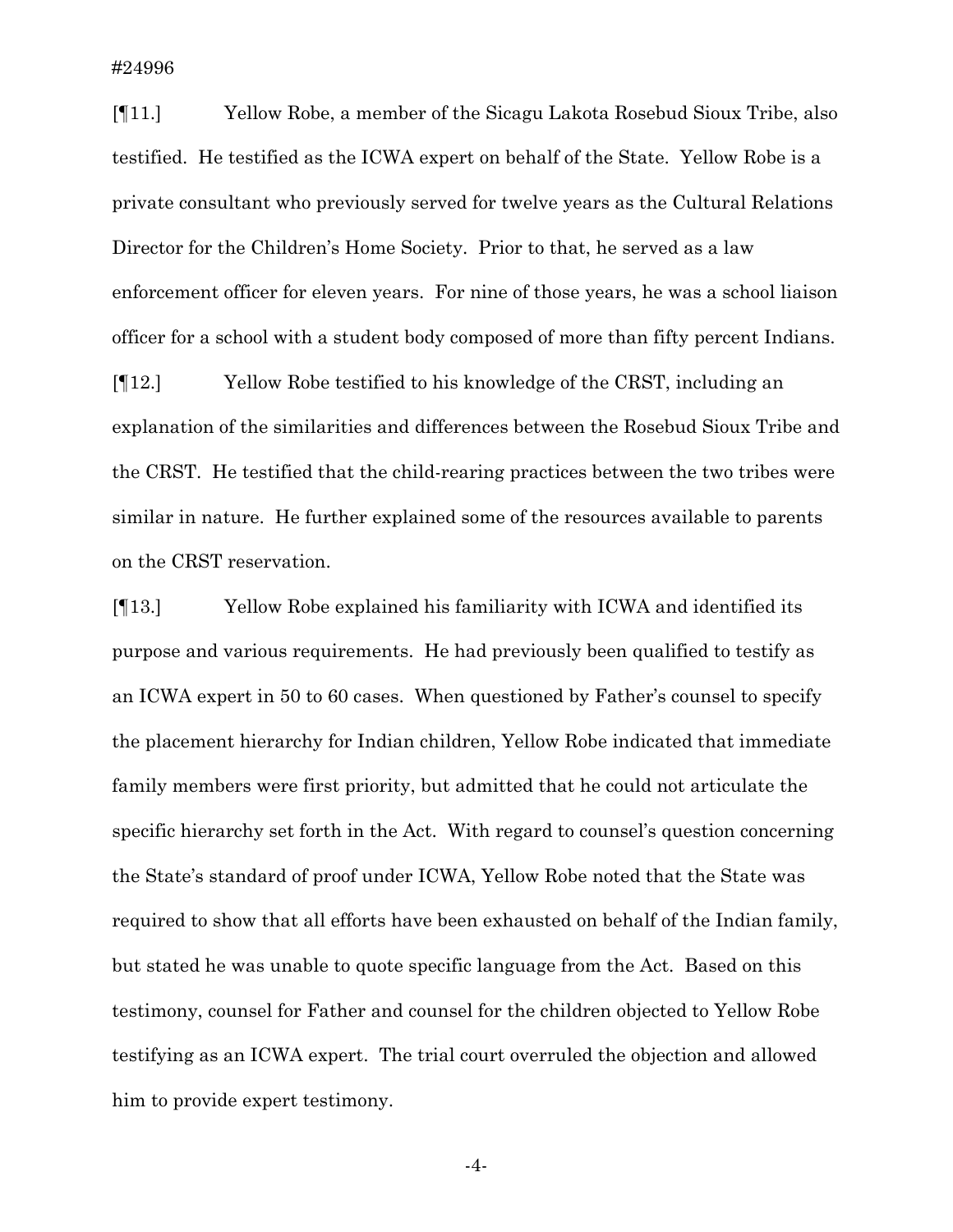[¶14.] Based on his review of the report to the trial court, the protective capacity assessments, and Trimble's testimony, Yellow Robe testified that the least restrictive alternative available and the children's best interests required termination of Father's parental rights. He initially testified that, in his opinion, DSS employed active efforts to reunite the children with their parents. However, on cross-examination, he admitted that failure to provide Father with visitation and parenting information for five months was not active efforts. Moreover, he stated that "about all [DSS] could do . . . was . . . abide by what the rules are at the jail. Visitations were provided to the father every week. And that was really about it for . . . the father of these children." In response to the question whether it was premature to terminate parental rights, he stated, "Not on mom, but maybe the father." He noted that further efforts could still be made to provide assistance to Father, especially in view of his recent progress.

[¶15.] Ruling from the bench, the trial court terminated both parents' rights. Father appeals this decision, as well as the court's decision to qualify Yellow Robe as an ICWA expert.

#### **ANALYSIS & DECISION**

[¶16.] **1. Whether the trial court erred in finding beyond a reasonable doubt that termination of Father's parental rights was the least restrictive alternative and in the children's best interests.** 

[¶17.] It is undisputed that ICWA applies in this case. The declared policy of ICWA is

> to protect the best interests of Indian children and to promote the stability and security of Indian tribes and families by the establishment of minimum Federal standards for the removal of

> > -5-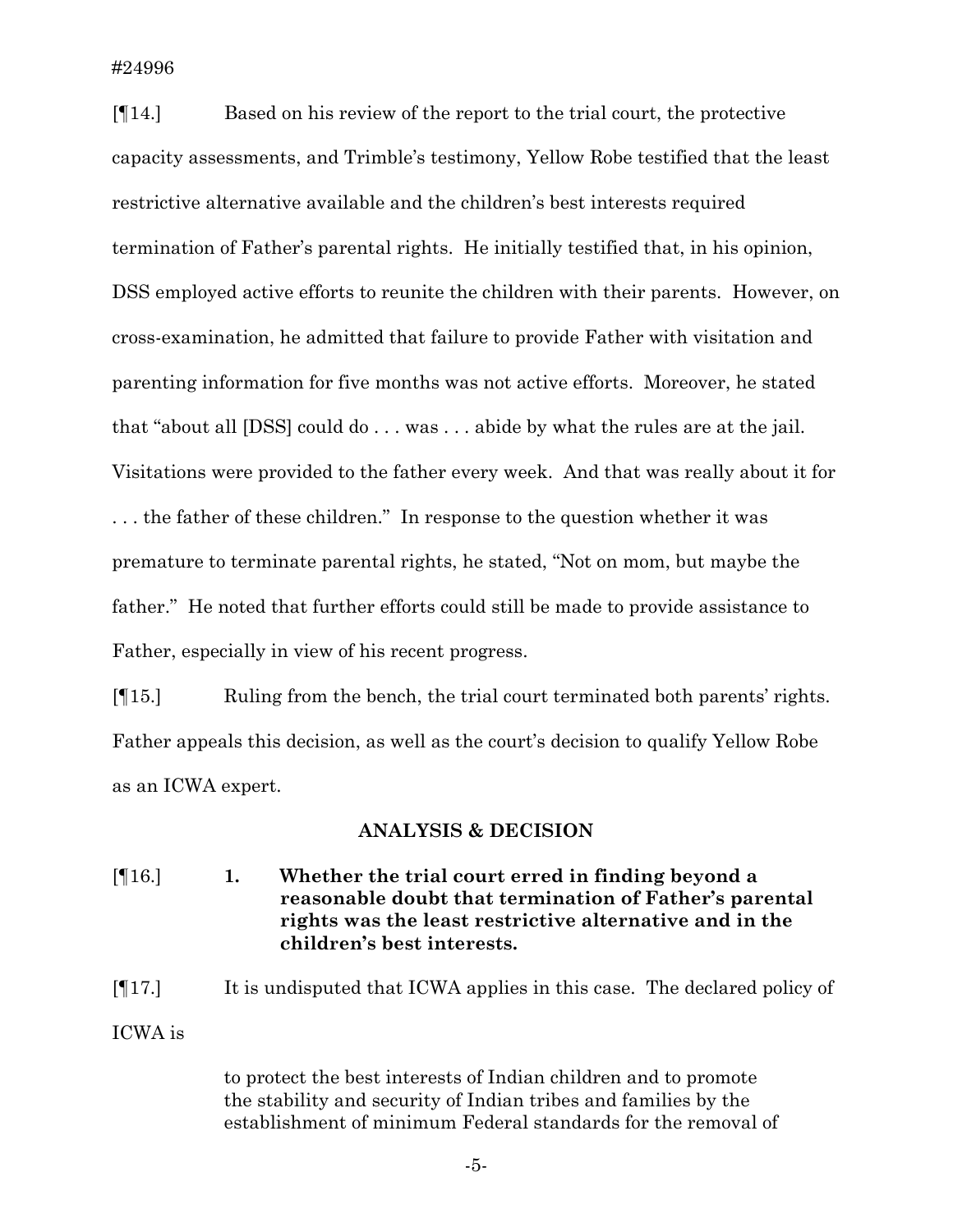Indian children from their families and the placement of such children in foster or adoptive homes which will reflect the unique values of Indian culture, and by providing for assistance to Indian tribes in the operation of child and family service programs.

25 USCA 1902. In pertinent part, ICWA instructs that "[n]o termination of parental rights may be ordered in such proceeding in the absence of a determination . . . that the continued custody of the child by the parent or Indian custodian is likely to result in serious emotional or physical damage to the child." 25 USCA 1912(f). This must be proven beyond a reasonable doubt. *Id.* ICWA additionally requires the State to show it made active efforts to prevent the breakup of the Indian family. In this regard, ICWA provides:

> Any party seeking to effect a foster care placement of, or termination of parental rights to, an Indian child under State law shall satisfy the court that active efforts have been made to provide remedial services and rehabilitative programs designed to prevent the breakup of the Indian family and that these efforts have proved unsuccessful.

25 USCA 1912(d). This Court has held that the standard of proving active efforts is similarly beyond a reasonable doubt. *In re* E.M., 466 NW2d 168, 172 (SD 1991) (citing *In re* S.R., 323 NW2d 885, 887 (SD 1982)).

[¶18.] In terminating Father's rights, the trial court found beyond a reasonable doubt that DSS "made reasonable and active efforts to provide remedial services designed to prevent the break-up of the Indian family and to reunite the children with the . . . parents" and that these efforts failed. The court agreed that parenting information should have been provided to Father sooner, but found that Father's "voluntary act of simple assault, and then of walking away from work release led to the incarceration that renders him unavailable to provide for the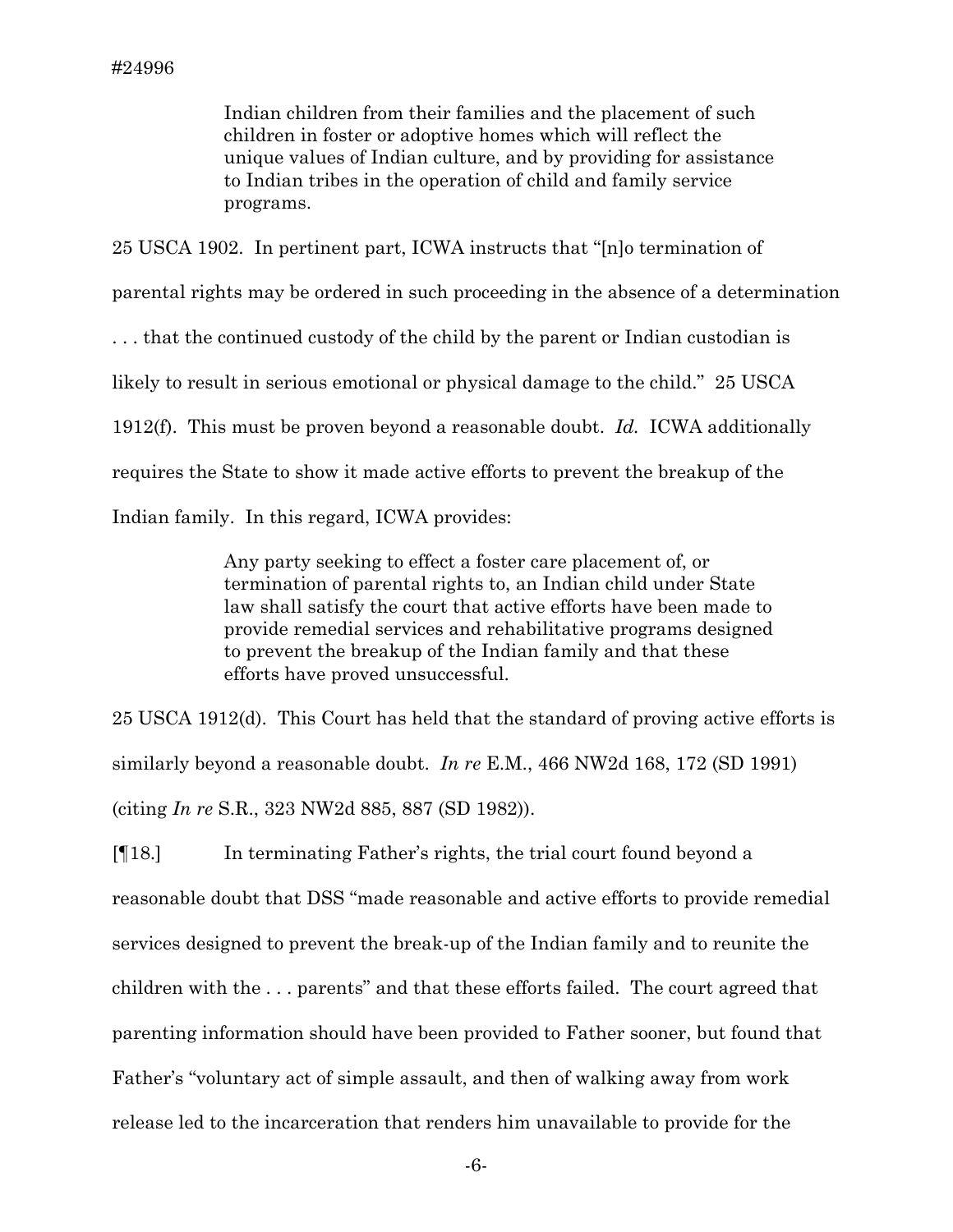mental, financial, emotional and spiritual well-being of his children." Ultimately, it found that "the least restrictive alternative available in the minor children's best interest is for the parents' rights to be terminated[.]"

[¶19.] On appeal, the trial court's findings are reviewed under a clearly erroneous standard of review. *In re* B.S., 1997 SD 86, ¶13, 566 NW2d 446, 449. "[T]he question before this [C]ourt is not whether it would have made the same findings the trial court did, but whether the entire evidence leaves a definite and firm conviction that a mistake has been committed." *In re* D.H., 354 NW2d 185, 188 (SD 1984) (citations omitted).

[¶20.] Father contends the trial court erred in finding that the State met its burden of proving DSS employed active efforts and that these efforts failed. His argument is premised on the belief that termination of his rights was premature. Father's supervised visitation began February 25, 2008. A mere twenty-one days later on March 17, 2008, the State requested a final dispositional hearing. The dispositional hearing was held on May 6, 2008. Between February 25 and May 6, Father had, at most, eleven one-hour visits with his children. Even in this short period of time, however, Trimble testified that a recognizable bond developed between Father and the children. The interaction between Father and the children improved with each visitation, and Father's interactions with the children were always appropriate. We recognize that Father's incarceration limited the efforts DSS could employ in attempting to satisfy the required standard of active efforts to rehabilitate the family. *See In re* D.G., 2004 SD 54, ¶17, 679 NW2d 497, 502. Importantly, the concept of "active" efforts pursuant to ICWA is distinguished from

-7-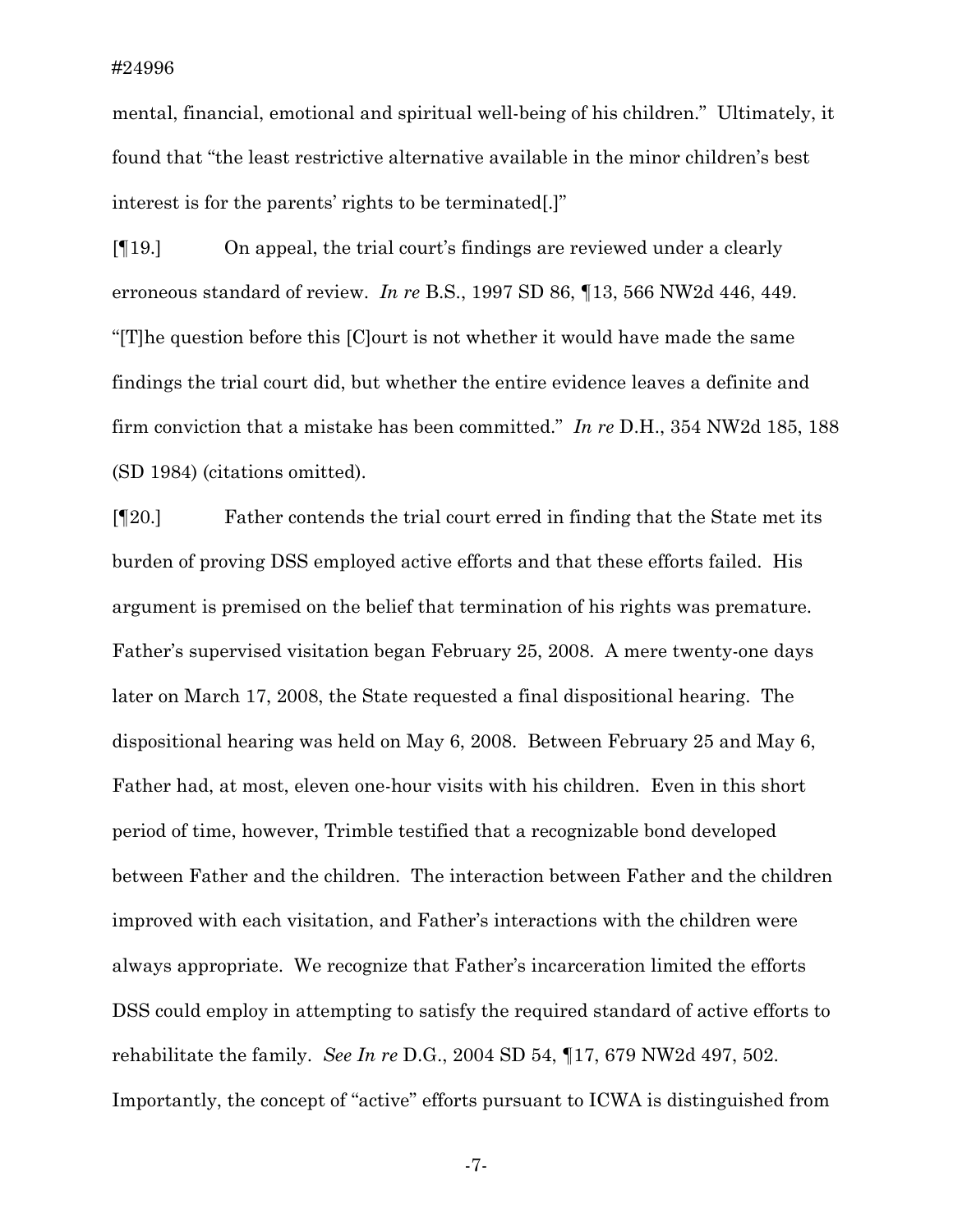$\overline{a}$ 

"reasonable" efforts, as required by the Adoption and Safe Families Act (ASFA). *See*

*In re* J.S.B., Jr., 2005 SD 3, ¶17, 691 NW2d 611, 617.

A . . . distinction between [ICWA and ASFA] . . . is the requirement in ICWA that state agencies make "active" efforts to provide services aimed at the prevention of a family breakup. ICWA provides no exception to this mandate. On the other hand, in an attempt to assist states in increasing the speed with which children might achieve the desired goal of permanency, ASFA recognizes certain circumstances under which no "reasonable efforts" may be necessary. ASFA relieves states from making merely perfunctory remedial efforts in cases where a court has found that the parent has subjected the child to aggravated circumstances of abuse or neglect.

*Id.* But here we need not determine whether DSS's efforts satisfied the "active efforts" requirement because there was no evidence that DSS's efforts were *unsuccessful* or that they *failed*, even though they were limited by Father's incarceration.[2](#page-8-0) In fact, the evidence demonstrated that the visitation and parenting

<span id="page-8-0"></span><sup>2.</sup> This case is distinguishable from the facts of *In re J.S.B., Jr.*, 2005 SD 3, 691 NW2d 611, where the evidence demonstrated that DSS's efforts were, in fact, unsuccessful. In *J.S.B., Jr.*, the father's whereabouts were initially unknown and therefore DSS remedial services and rehabilitative programs could not be offered. *Id.* ¶25. After it was discovered that the father was incarcerated, the DSS caseworker offered him a Family Service Agreement, which he, at first, refused to sign because it required him to undergo a chemical dependency evaluation and follow its recommendation. *Id.* ¶26. The father denied having a problem with alcohol. *Id.* Furthermore, only ten days after being released from jail, the father appeared at a review hearing on this case and was intoxicated. *Id.* ¶27. He began an outpatient treatment program the following month, but failed to complete it. *Id.* The record reflected that the father continued to consume alcohol and did so the Friday before the final dispositional hearing. *Id.* Clearly, DSS's efforts proved to be unsuccessful. *See id.*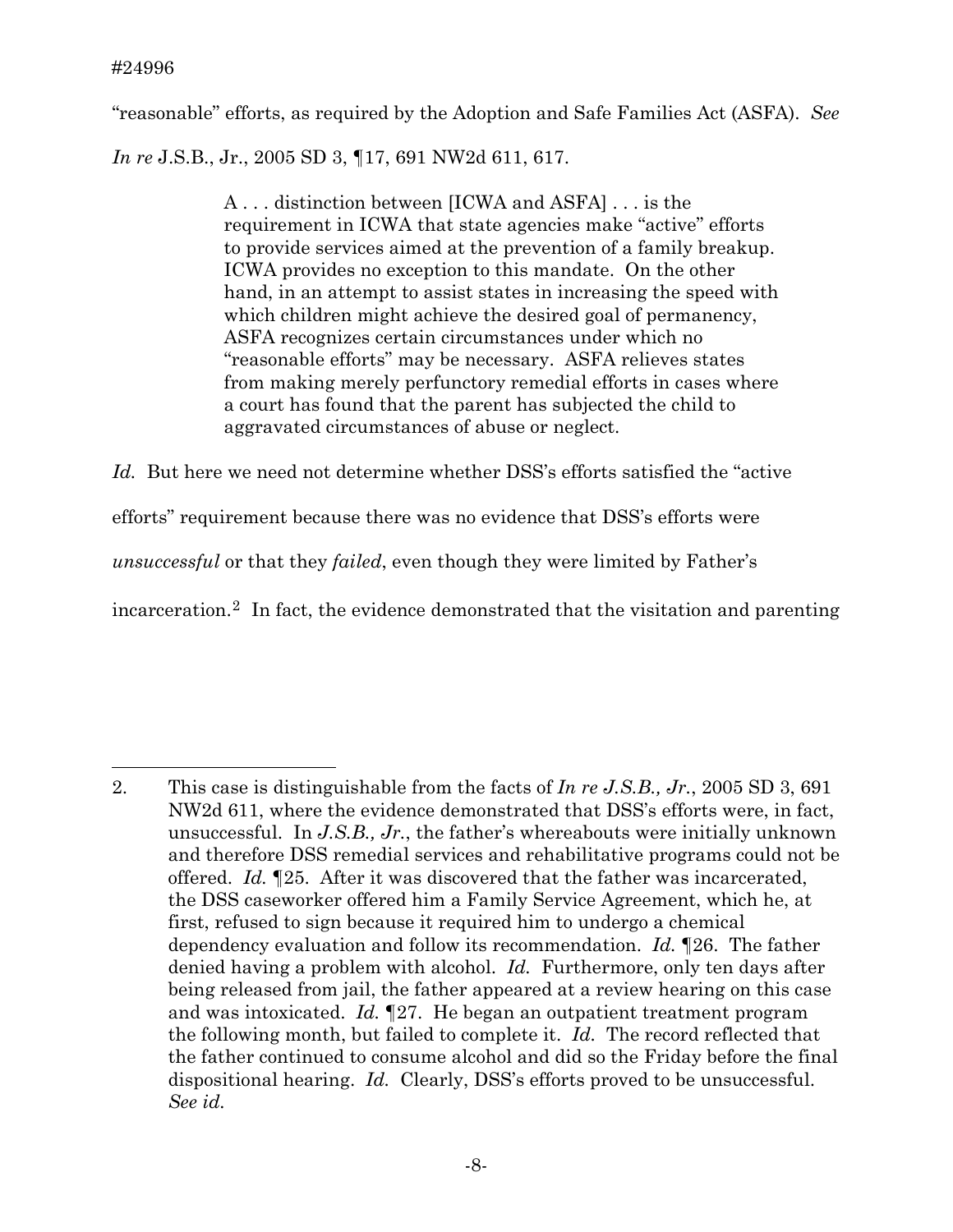$\overline{a}$ 

information were beneficial to reuniting this family and fostering healthy relationships[.3](#page-9-0)

[¶21.] Father also maintains that the court's decision to terminate his rights was clearly erroneous because "less restrictive alternatives had not been fairly considered, much less exhausted." This Court is "acutely aware that termination of parental rights is a drastic, final step that should be exercised with great caution." *In re* B.E., 287 NW2d 91, 95 (SD 1979). In terminating a parent's rights, the trial court must find that it is in the children's best interest and that no narrower means of providing for their best interests and welfare existed. *In re* J.Z*.*, 410 NW2d 572, 574 (SD 1987) (citations omitted).

[¶22.] The trial court's finding that termination of Father's rights was the least restrictive alternative and in the children's best interests hinged on Father's incarceration. We recognize that "when assessing what options are available to prepare the parent for the return of a child, incarceration narrows the available options." *D.G.*, 2004 SD 54, ¶17, 679 NW2d at 502. Nonetheless, "[t]he decision to

<span id="page-9-0"></span><sup>3.</sup> Trimble opined that father's parental rights should be terminated in an effort to provide stability and permanency in the children's lives. These concepts, however, are relevant to ASFA, not ICWA. As this Court previously stated:

ICWA differs from ASFA in its means of promoting Indian children's best interests. ICWA ensures the best interests of Indian children by maintaining their familial, tribal, and cultural ties. It seeks to prevent capricious severance of those ties, whereas ASFA identifies permanency as a major consideration in promoting the best interests of children.

*J.S.B., Jr.*, 2005 SD 3, ¶17, 691 NW2d at 617. Importantly, ASFA does not override, or otherwise modify ICWA, and, when applicable, ICWA trumps ASFA. *Id.* ¶¶18-23.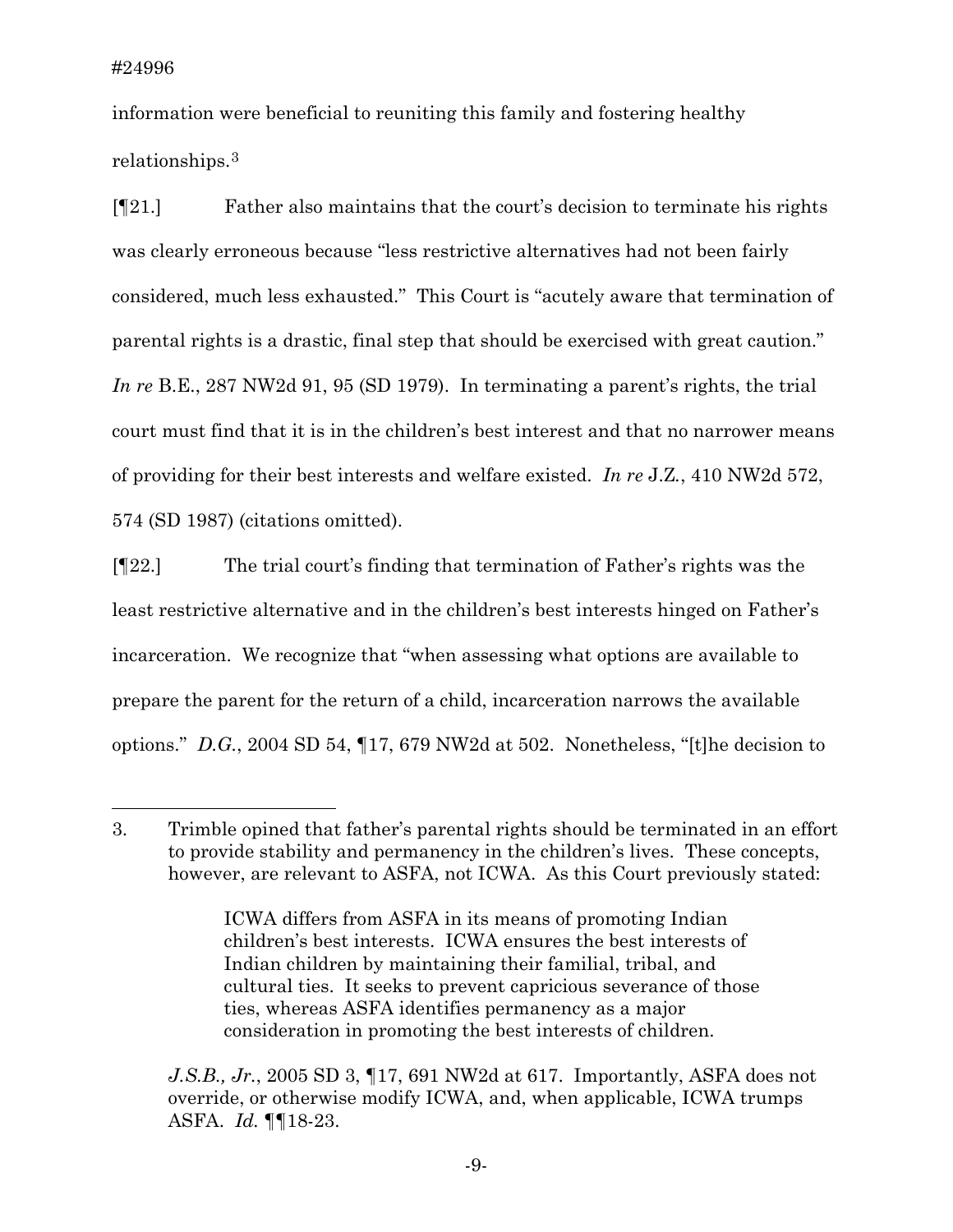terminate requires evidence of sufficient magnitude to convince the trial court that the best interests of the children *require* the breakup of the family unit." *In re* S.S., 334 NW2d 59, 61 (SD 1983) (emphasis added). "If, on a review of the record, it appears that the state's compelling interest in the well-being and welfare of the children can reasonably be [e]nsured by less intrusive means, we must order that those alternatives first be implemented." *S.R.*, 323 NW2d at 888.

[¶23.] The record indicates that Grandmother was willing to be a long-term placement option for these children. Her home study had been approved, and only one final requirement remained for her to become a registered foster care provider. Grandmother's sister also showed interest in being a placement option. Neither of these two possibilities was explored. Father was scheduled for release from jail in December 2008, which was seven months away from the date of the dispositional hearing. Due to his limited incarceration period, legal guardianship would have been a less restrictive alternative until Father was able to care for his children.

[¶24.] Notably, the children's attorney did not advocate for termination of Father's rights, and it cannot be ignored that the ICWA expert testified that termination of Father's parental rights, at that time, was premature. We agree. Based on the circumstances of this case, the trial court erred in terminating Father's parental rights.

[¶25.] **2. Whether the trial court erred in allowing Luke Yellow Robe to testify as an ICWA expert.** 

[¶26.] "[T]he trial court is always vested with the sound discretion to decide whether a witness meets the foundational requirements for testifying as an expert." *In re* T.I., 2005 SD 125, ¶32, 707 NW2d 826, 838. *See also D.G.*, 2004 SD 54, ¶12,

-10-